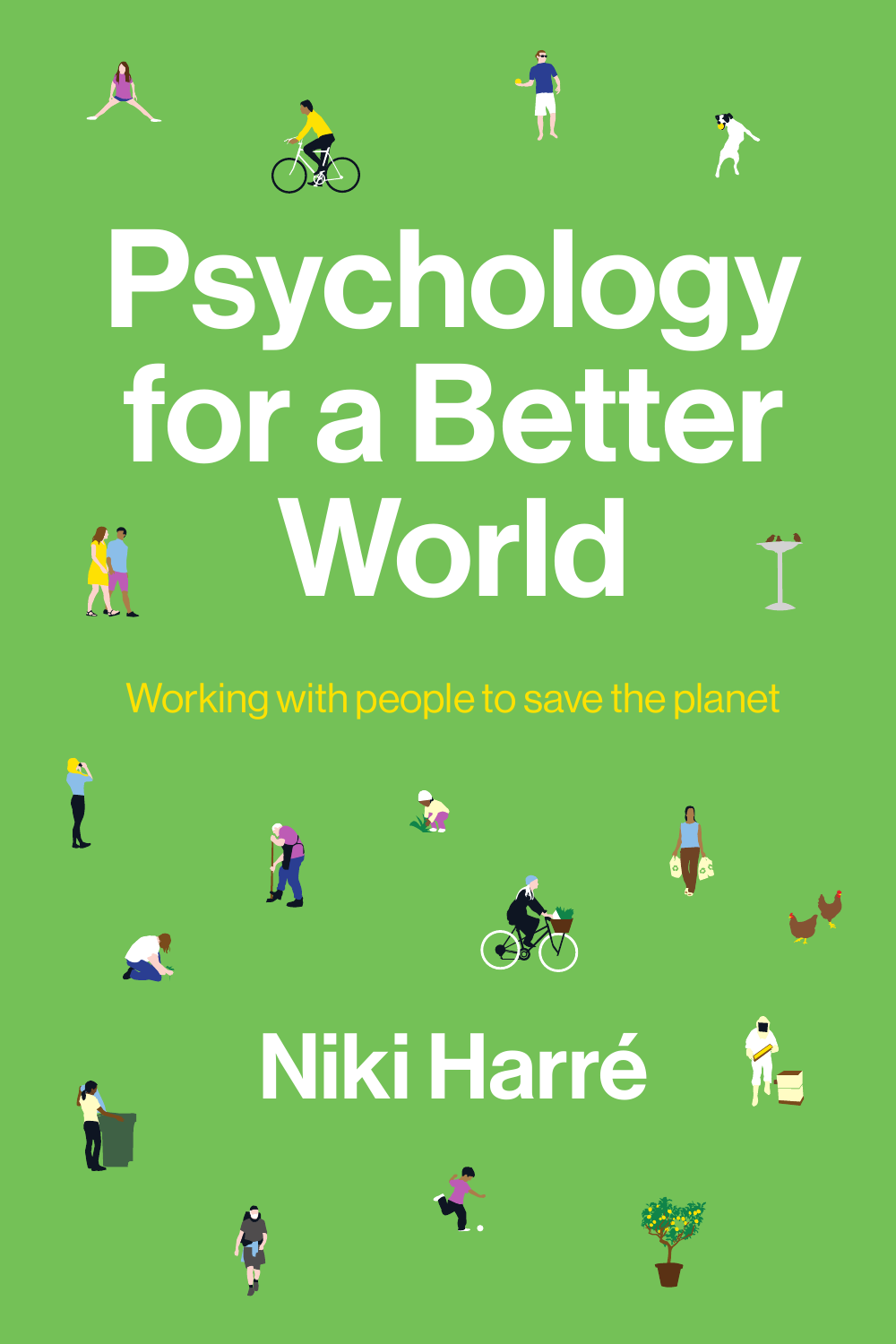*'Harré manages to navigate the complexities of moral psychology with admirable ease and insightful purpose – balancing the objective of scientifically informed political advocacy with her own struggles to be the change she wants to see in the world. This book should inspire.' – Thomas Suddendorf, author of* **The Gap: The Science of What Separates Us from Other Animals**

Can you save the planet and have some fun along the way? Aimed at the teacher who updates students on the latest climate change negotiations, the conservationist who works to protect endangered species, the office manager who buys fair-trade coffee or the city councillor who lobbies for cycle lanes, this book is a guide for everyone who is trying to create a more sustainable planet.

*Psychology for a Better World* explains how we can get others to join us. Based on the latest psychological research, Niki Harré shows which strategies work (drawing on positive emotions, role modelling and social identity), which don't, and why. The book ends with a selfhelp guide for sustainability advocates that outlines how we can work for change at the personal, group and civic level.

*'This book is a great introduction to the psychological literature on motivation and change for newcomers to advocacy. It could be an excellent tool for new organizers, as well as for teachers, university professors, or anyone who works to develop new leaders in environmental advocacy' – Allison Eady and Manuel Riemer,* **Community Practitioner**

**Niki Harré** is an associate professor of psychology at the University of Auckland. She is the author of highly-cited articles on social and environmental activism, editor, with Quentin Atkinson, of the book *Carbon Neutral by 2020: How New Zealanders Can Tackle Climate Change* and author of *The Infinite Game: How to Live Well Together* (Auckland University Press, 2018).

## **Chapter One**

# **Positive Emotions and Flow: Encouraging Creativity and Commitment**

Positive experiences are an important way to inspire and motivate people, as they attract us towards the activity or message being promoted. Think about it: if an issue, person or event makes you feel good, you want more. People are happiness seekers – we are attracted to that which induces positive feelings like moths to a flame. Furthermore, positive moods bring out important personal qualities that are essential to social progress. This chapter is about how positive emotions and 'flow' states – states in which people feel particularly alive and engaged – can contribute to building sustainability.

# **The secret of positive emotions**

Beginning this chapter are two very different passages, both of which are designed to persuade a reader that our current way of life needs to change. I've included these to give you a feel for the emotional effects of positive and negative communications. To get the most out of the passages, read them slowly, and as you read, reflect on how you feel. Next, think about or list the actions you wish to take, given your emotional response to the material. Read and reflect on the first passage and the actions it inspires before moving on to the second one.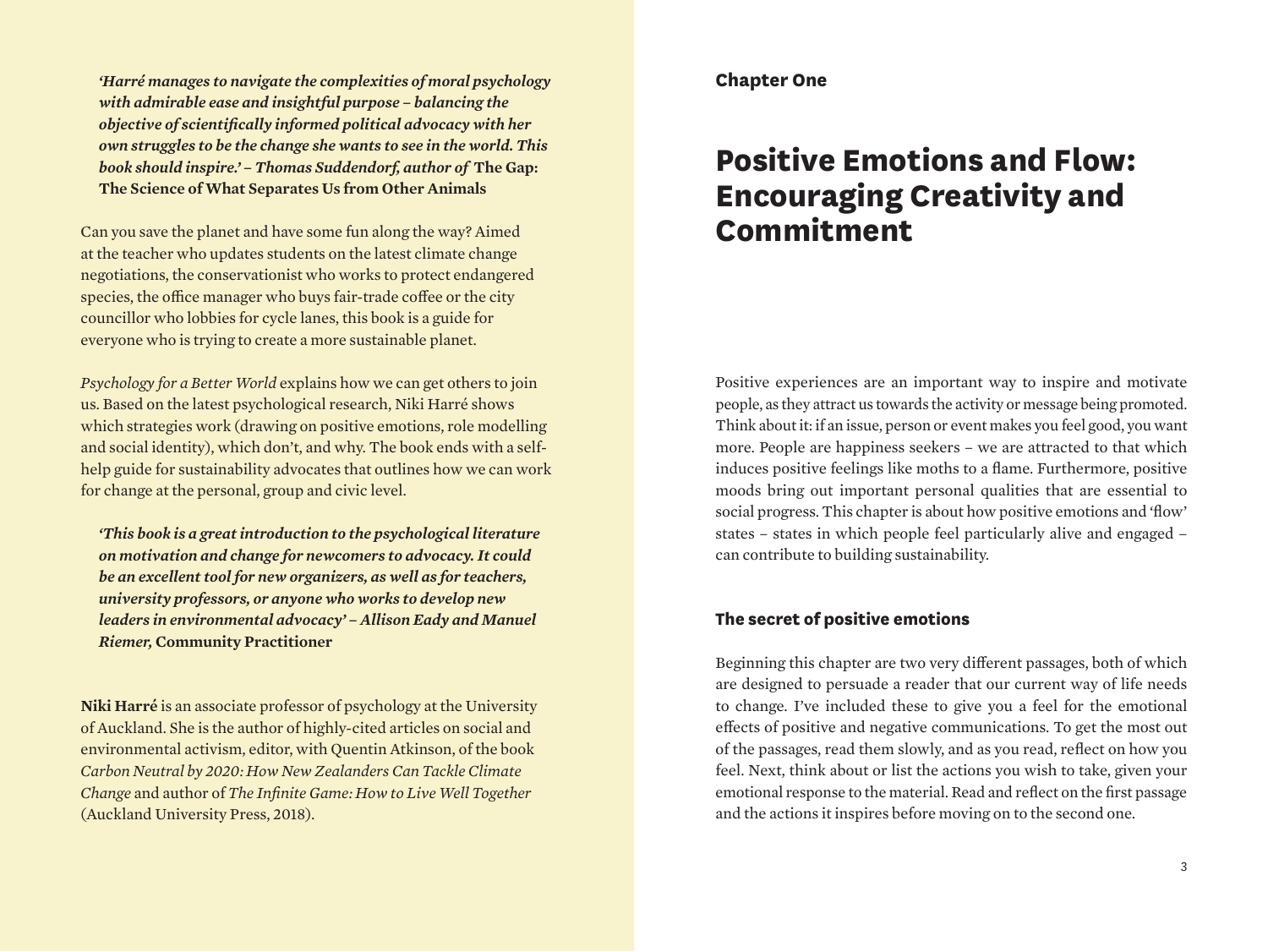#### **Passage Two**

#### **Passage One**

### *'The Earth is about to catch a morbid fever that may last as long as 100,000 years' – James Lovelock (2006)8*

Imagine a young policewoman delighted in the fulfilment of her vocation; then imagine her having to tell a family whose child had strayed that he had been found dead, murdered in a nearby wood. Or think of a young physician newly appointed who has to tell you that the biopsy revealed invasion by an aggressive metastasising tumour . . . Gaia has made me a planetary physician and I take my profession seriously, and now I, too, have to bring bad news.

The climate centres around the world, which are the equivalent of the pathology lab of a hospital, have reported the Earth's physical condition, and the climate specialists see it as seriously ill, and soon to pass into a morbid fever that may last as long as 100,000 years. I have to tell you, as members of the Earth's family and an intimate part of it, that you and especially civilisation are in grave danger . . . as the century progresses, the temperature will rise 8 degrees centigrade in temperate regions and 5 degrees in the tropics . . . We are in a fool's climate, accidentally kept cool by smoke, and before this century is over billions of us will die and the few breeding pairs of people that survive will be in the Arctic where the climate remains tolerable.

By failing to see that the Earth regulates its climate and composition, we have blundered into trying to do it ourselves, acting as if we were in charge. By doing this, we condemn ourselves to the worst form of slavery. If we chose to be the stewards of the Earth, then we are responsible for keeping the atmosphere, the ocean and the land surface right for life. A task we would soon find impossible – and something before we treated Gaia so badly, she had freely done for us.

So what should we do? First, we have to keep in mind the awesome pace of change and realise how little time is left to act; and then each community and nation must find the best use of the resources they have to sustain civilisation for as long as they can. Civilisation is energy-intensive and we cannot turn it off without crashing, so we need the security of a powered descent . . .

We could grow enough to feed ourselves on the diet of the Second World War, but the notion that there is land to spare to grow biofuels, or be the site of wind farms, is ludicrous. We will do our best to survive, but sadly I cannot see the United States or the emerging economies of China and India cutting back in time, and they are the main source of emissions. The worst will happen and survivors will have to adapt to a hell of a climate.

*'Urban New Zealand in 2020 – An organic society' – Holger Kahl (2007)<sup>9</sup>*

You are pedalling back from work with the other seven passengers sharing the solar-assisted Octocycle. You are cruising at a leisurely 60 km/h assisted by a light tail wind. You admire the fresh green, and the ripe and luscious fruit on the trees that line the traffic lanes; the birds giving a free concert to your delight.

Cycle vehicles are everywhere, with passengers and by-passers waving and greeting you. You see people cruising around having a free and healthy snack from the trees.

'It's good,' you think, 'that we don't have to worry about pollution when we bite into a fresh fruit offered by someone on the traffic lane side path.' Land transport has been completely exhaust-free for the last six years. Even all the trains are running on sustainably generated electricity.

As you pedal past fields of naturally grown wheat and vegetables you help yourself to wonderfully aromatic, under-rainforest-canopy-grown fair trade coffee from the traffic lane side bar, transported from Brazil on wind assisted containership. Boats and ships are still using the precious oil, although much less, thanks to the new sail designs.

Just then your daughter reminds you via your personal mobile 3D screen to make a detour and pick her up from school. As you reach the school you return the used coffee cup to the traffic lane side bar for re-use.

Your daughter greets you with a glass of freshly pressed juice made from apples, carrots and beetroot – all grown in the school gardens and juiced in the school kitchen. She is all smiles. She has just won her school's compost making contest in the temperature category. Her pile made it to a staggering 87°C. 'She's a smart little cookie,' you think. 'Last year she came second in the earthworm breeding competition.'

Both of you wait at the depot until two seats become available on a flash new, photo-voltaic hexacycle going in the direction of your home. Almost everyone on board wants to stop at the local gardens for some fresh produce, so the hexacycle pulls into the parking lot of the food garden cooperative.

Fresh strawberries are everyone's favourite as the season is now rapidly coming to an end. You purchase some antioxidant purple potatoes, and you find a nice mix of salad greens as well. All harvested earlier that day.

In the old days, all this would have been organically certified, you remember; now, of course, everything is organic by default. There is no organic labelling required.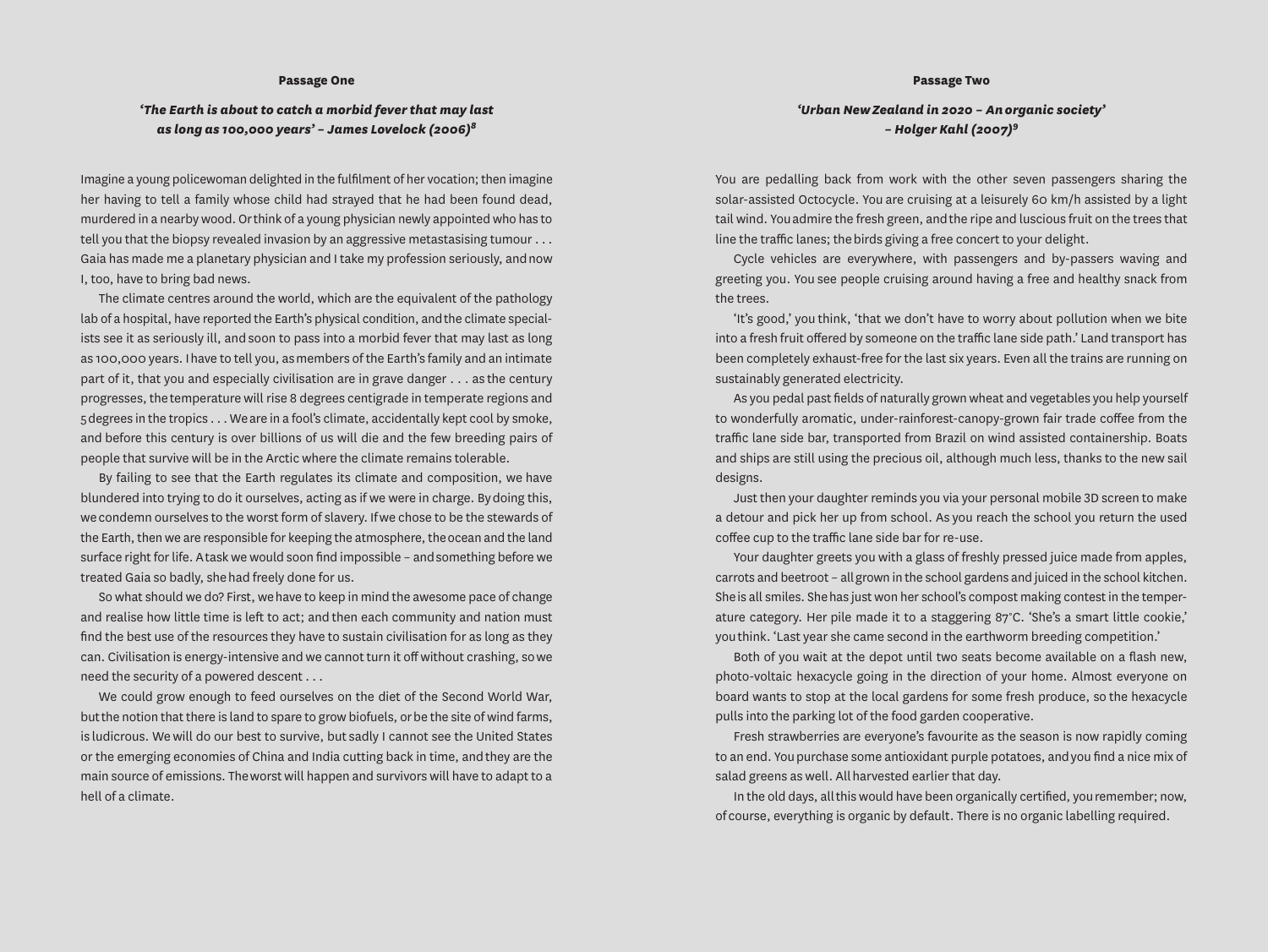Finally arriving home, your husband takes the lettuce off you and, together with some herbs and home-made dressing, based on real egg mayonnaise from the local delicatessen factory, turns it into a beautiful salad. This will go well with the main course, home-made pizza. It only takes four minutes in the adobe, dome-shaped oven, fired with sustainable, locally grown firewood.

After the meal, you relax in front of the 3D screen watching the semi-final games in the soccer championships. The teams look good in their latest hemp fibre outfits. You enjoy the game, while thinking back to the times when television broadcasting was interrupted so frequently by annoying commercials. With very little globalised trade and the emphasis on local production and processing, there is no need for nationwide or international advertisements.

The favourites have won again and enjoy the applause and celebrations from the crowd. 'Oh well, time for bed,' you think. After visiting the bathroom you get into your linen nightie sewn by your daughter at school, crawl under the woollen duvet (thanks to Uncle Albert's home flock of sheep) and cuddle up to your husband. Another day in Ecotopia.

The first passage, by James Lovelock, probably made you feel anxious, angry, sad – or a similar cocktail of unpleasant feelings. It is certainly designed to shock. In the second passage, Holger Kahl's vision of a possible 2020 has a very different tone designed to make you feel hopeful, intrigued and positive about what the future might bring. Did either communication inspire you to action? If you are like the participants in many psychological experiments, the passage that created negative emotions will have dampened your ability to imagine possible actions, whereas the passage that left you feeling good will have encouraged you to think broadly about how you and others could contribute to a new way of life. You may not have agreed with everything Kahl suggests is possible, but his imagined future is still likely to have ignited that welcome spark of hope.

What is it about feeling good that gets people going? To answer that, let's look at several psychological studies that have explored this question.

## *How positive emotions work*

Positive emotions work in at least four ways that are of interest here. They open the mind, encourage creativity, make threatening information more palatable, and facilitate cooperation. Hope also has a special role in inspiring us to act collectively.

## *Positive emotions open the mind*

Emotions have three components. First, they are bodily sensations (they aren't called *feelings* for nothing), such as hands trembling with nervousness, jaw clenched with anger, and the particular weightlessness that comes from joy. Second, emotions are thoughts – pictures and words that invade our heads in ways that can be highly disruptive, good or bad. Third, they are 'action tendencies'; that is, ideas about what to do next.10

Barbara Fredrickson from the University of North Carolina suggests that one of the differences between positive and negative emotions is that positive emotions broaden our sense of what we can do, whereas negative emotions narrow this sense.<sup>11</sup> According to Fredrickson, a negative emotion is telling us that something is dangerous, and we had better attend to it. So we narrow our focus to the potential threat and work out how to make it go away. If we feel anger, for example, we have the sense that we or someone we care about has been wronged, and we want to attack in order to restore justice. Anxiety makes us churn the threat over and over in our minds, trying to work out what might happen and what we could do to prevent it. If we are scared we want to retreat. Positive emotions, on the other hand, are a signal that things are going well. One of the implications of this is that we can afford to look around at what the world has to offer. We might try things we haven't done before, even take a few risks. Positive emotions are therefore conducive to creativity, expansion, and looking for and seizing opportunities.<sup>12</sup>

In one study, Fredrickson and her colleague Christine Branigan divided 104 university students into groups.<sup>13</sup> Each group watched one of five short films intended to produce particular emotional responses. The film *Penguins* shows groups of penguins 'waddling, swimming, and